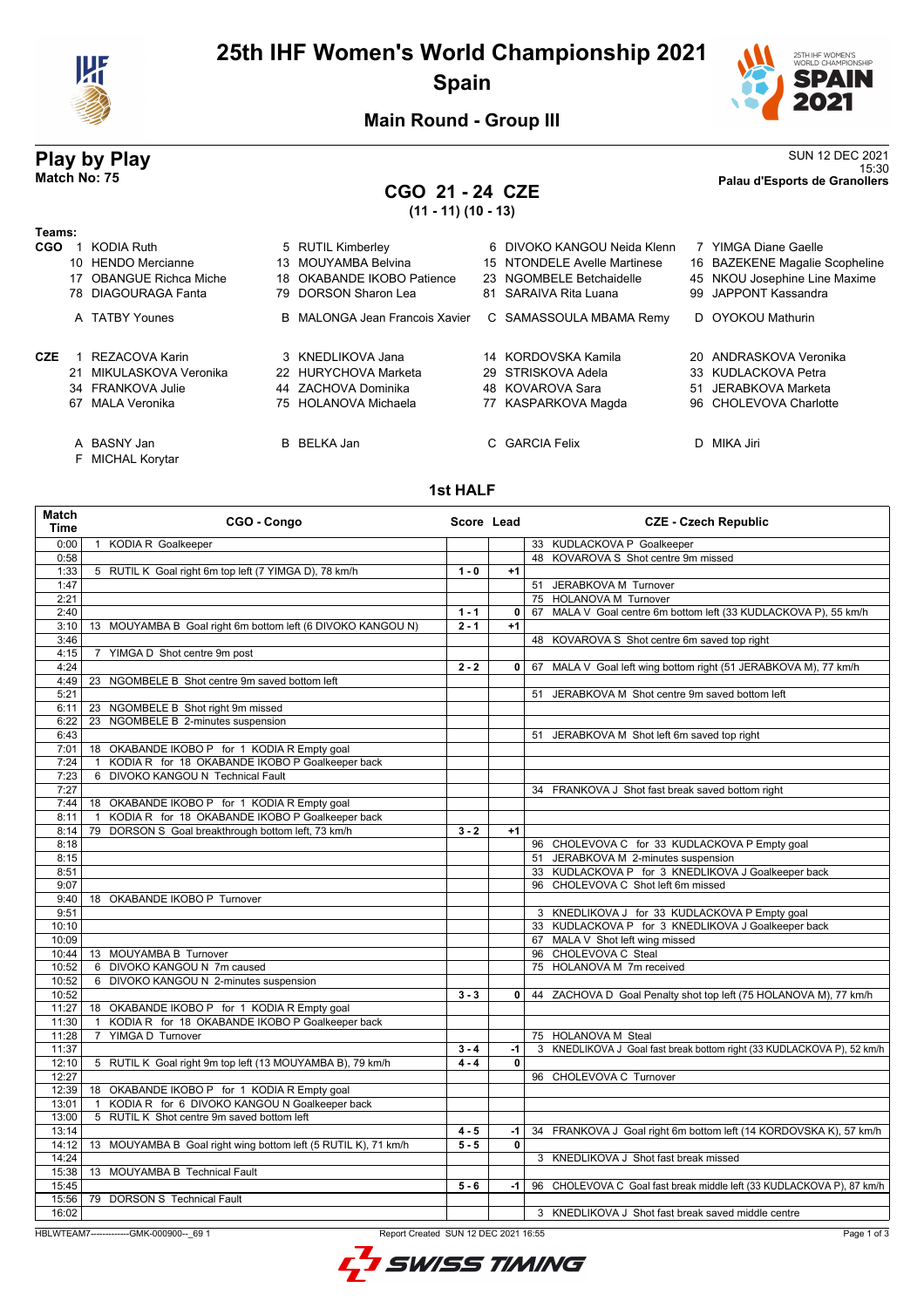



### **Main Round - Group III**

# **CGO 21 - 24 CZE**

**Play by Play**<br>Match No: 75<br>Palau d'Esports de Granollers 15:30 **Match No: 75 Palau d'Esports de Granollers**

# **(11 - 11) (10 - 13)**

#### **1st HALF**

| 16:42<br>48 KOVAROVA S Turnover<br>17:15<br>34 FRANKOVA J 2-minutes suspension<br>17:31<br>7 YIMGA D Goal left 9m top right (15 NTONDELE A), 89 km/h<br>$6 - 6$<br>0<br>17:49<br>22 HURYCHOVA M for 33 KUDLACKOVA P Empty goal<br>18:23<br>33 KUDLACKOVA P for 44 ZACHOVA D Goalkeeper back<br>67 MALA V Shot left wing saved bottom centre<br>18:24<br>18:54<br>$7 - 6$<br>6 DIVOKO KANGOU N Goal left wing top centre (7 YIMGA D), 57 km/h<br>$+1$<br>19:05<br>44 ZACHOVA D for 33 KUDLACKOVA P Empty goal<br>33 KUDLACKOVA P for 34 FRANKOVA J Goalkeeper back<br>19:20<br>96 CHOLEVOVA C Goal left 9m top left (14 KORDOVSKA K), 82 km/h<br>19:19<br>$7 - 7$<br>0<br>$8 - 7$<br>20:03<br>YIMGA D Goal left 6m bottom right (15 NTONDELE A), 68 km/h<br>$+1$<br>16 BAZEKENE M for 1 KODIA R Goalkeeper Substitution<br>20:26<br>6 DIVOKO KANGOU N 7m caused<br>44 ZACHOVA D 7m received<br>20:21<br>20:29<br>44 ZACHOVA D Goal Penalty shot top left, 67 km/h<br>$8 - 8$<br>$\mathbf{0}$<br>KODIA R for 16 BAZEKENE M Goalkeeper Substitution<br>20:44<br>21 MIKULASKOVA V 7m caused<br>YIMGA D 7m received<br>21:08<br>$\overline{7}$<br>7 YIMGA D Goal Penalty shot top left, 79 km/h<br>$+1$<br>21:42<br>$9 - 8$<br>22:19<br>96 CHOLEVOVA C Technical Fault<br>7 YIMGA D Shot left 9m missed<br>22:51<br>23:02<br>$9 - 9$<br>14 KORDOVSKA K Goal fast break top left (96 CHOLEVOVA C), 83 km/h<br>0 <sup>1</sup><br>10 HENDO M Technical Fault<br>23:59<br>24:09<br>14 KORDOVSKA K Shot fast break saved bottom right<br>79 DORSON S Goal right 6m top centre (15 NTONDELE A), 85 km/h<br>$10 - 9$<br>24:43<br>$+1$<br>25:06<br>REZACOVA K for 33 KUDLACKOVA P Goalkeeper Substitution<br>25:27<br>22 HURYCHOVA M Shot centre 9m post<br>26:10<br>$\overline{7}$<br>YIMGA D Shot centre 9m saved top right<br>26:40<br>21 MIKULASKOVA V Shot left wing missed<br>13 MOUYAMBA B Goal right wing bottom left (5 RUTIL K), 69 km/h<br>$11 - 9$<br>$+2$<br>27:43<br>27:59<br>96 CHOLEVOVA C Shot left 9m saved top right<br>7 YIMGA D Turnover<br>44 ZACHOVA D Steal<br>28:33<br>28:41<br>$11 - 10$<br>44 ZACHOVA D Goal fast break middle left, 84 km/h<br>$+1$<br>28:59<br>Team timeout<br>29:23<br>Turnover bench/team<br>29:37<br>Team timeout<br>29:56<br>0 67 MALA V Goal left 6m bottom right (75 HOLANOVA M)<br>$11 - 11$ | <b>Match</b><br><b>Time</b> | CGO - Congo | Score Lead | <b>CZE - Czech Republic</b> |
|-------------------------------------------------------------------------------------------------------------------------------------------------------------------------------------------------------------------------------------------------------------------------------------------------------------------------------------------------------------------------------------------------------------------------------------------------------------------------------------------------------------------------------------------------------------------------------------------------------------------------------------------------------------------------------------------------------------------------------------------------------------------------------------------------------------------------------------------------------------------------------------------------------------------------------------------------------------------------------------------------------------------------------------------------------------------------------------------------------------------------------------------------------------------------------------------------------------------------------------------------------------------------------------------------------------------------------------------------------------------------------------------------------------------------------------------------------------------------------------------------------------------------------------------------------------------------------------------------------------------------------------------------------------------------------------------------------------------------------------------------------------------------------------------------------------------------------------------------------------------------------------------------------------------------------------------------------------------------------------------------------------------------------------------------------------------------------------------------------------------------------------------------------------------------------------------------------------------------------------------------------------------------------------------------------------------------------------|-----------------------------|-------------|------------|-----------------------------|
|                                                                                                                                                                                                                                                                                                                                                                                                                                                                                                                                                                                                                                                                                                                                                                                                                                                                                                                                                                                                                                                                                                                                                                                                                                                                                                                                                                                                                                                                                                                                                                                                                                                                                                                                                                                                                                                                                                                                                                                                                                                                                                                                                                                                                                                                                                                                     |                             |             |            |                             |
|                                                                                                                                                                                                                                                                                                                                                                                                                                                                                                                                                                                                                                                                                                                                                                                                                                                                                                                                                                                                                                                                                                                                                                                                                                                                                                                                                                                                                                                                                                                                                                                                                                                                                                                                                                                                                                                                                                                                                                                                                                                                                                                                                                                                                                                                                                                                     |                             |             |            |                             |
|                                                                                                                                                                                                                                                                                                                                                                                                                                                                                                                                                                                                                                                                                                                                                                                                                                                                                                                                                                                                                                                                                                                                                                                                                                                                                                                                                                                                                                                                                                                                                                                                                                                                                                                                                                                                                                                                                                                                                                                                                                                                                                                                                                                                                                                                                                                                     |                             |             |            |                             |
|                                                                                                                                                                                                                                                                                                                                                                                                                                                                                                                                                                                                                                                                                                                                                                                                                                                                                                                                                                                                                                                                                                                                                                                                                                                                                                                                                                                                                                                                                                                                                                                                                                                                                                                                                                                                                                                                                                                                                                                                                                                                                                                                                                                                                                                                                                                                     |                             |             |            |                             |
|                                                                                                                                                                                                                                                                                                                                                                                                                                                                                                                                                                                                                                                                                                                                                                                                                                                                                                                                                                                                                                                                                                                                                                                                                                                                                                                                                                                                                                                                                                                                                                                                                                                                                                                                                                                                                                                                                                                                                                                                                                                                                                                                                                                                                                                                                                                                     |                             |             |            |                             |
|                                                                                                                                                                                                                                                                                                                                                                                                                                                                                                                                                                                                                                                                                                                                                                                                                                                                                                                                                                                                                                                                                                                                                                                                                                                                                                                                                                                                                                                                                                                                                                                                                                                                                                                                                                                                                                                                                                                                                                                                                                                                                                                                                                                                                                                                                                                                     |                             |             |            |                             |
|                                                                                                                                                                                                                                                                                                                                                                                                                                                                                                                                                                                                                                                                                                                                                                                                                                                                                                                                                                                                                                                                                                                                                                                                                                                                                                                                                                                                                                                                                                                                                                                                                                                                                                                                                                                                                                                                                                                                                                                                                                                                                                                                                                                                                                                                                                                                     |                             |             |            |                             |
|                                                                                                                                                                                                                                                                                                                                                                                                                                                                                                                                                                                                                                                                                                                                                                                                                                                                                                                                                                                                                                                                                                                                                                                                                                                                                                                                                                                                                                                                                                                                                                                                                                                                                                                                                                                                                                                                                                                                                                                                                                                                                                                                                                                                                                                                                                                                     |                             |             |            |                             |
|                                                                                                                                                                                                                                                                                                                                                                                                                                                                                                                                                                                                                                                                                                                                                                                                                                                                                                                                                                                                                                                                                                                                                                                                                                                                                                                                                                                                                                                                                                                                                                                                                                                                                                                                                                                                                                                                                                                                                                                                                                                                                                                                                                                                                                                                                                                                     |                             |             |            |                             |
|                                                                                                                                                                                                                                                                                                                                                                                                                                                                                                                                                                                                                                                                                                                                                                                                                                                                                                                                                                                                                                                                                                                                                                                                                                                                                                                                                                                                                                                                                                                                                                                                                                                                                                                                                                                                                                                                                                                                                                                                                                                                                                                                                                                                                                                                                                                                     |                             |             |            |                             |
|                                                                                                                                                                                                                                                                                                                                                                                                                                                                                                                                                                                                                                                                                                                                                                                                                                                                                                                                                                                                                                                                                                                                                                                                                                                                                                                                                                                                                                                                                                                                                                                                                                                                                                                                                                                                                                                                                                                                                                                                                                                                                                                                                                                                                                                                                                                                     |                             |             |            |                             |
|                                                                                                                                                                                                                                                                                                                                                                                                                                                                                                                                                                                                                                                                                                                                                                                                                                                                                                                                                                                                                                                                                                                                                                                                                                                                                                                                                                                                                                                                                                                                                                                                                                                                                                                                                                                                                                                                                                                                                                                                                                                                                                                                                                                                                                                                                                                                     |                             |             |            |                             |
|                                                                                                                                                                                                                                                                                                                                                                                                                                                                                                                                                                                                                                                                                                                                                                                                                                                                                                                                                                                                                                                                                                                                                                                                                                                                                                                                                                                                                                                                                                                                                                                                                                                                                                                                                                                                                                                                                                                                                                                                                                                                                                                                                                                                                                                                                                                                     |                             |             |            |                             |
|                                                                                                                                                                                                                                                                                                                                                                                                                                                                                                                                                                                                                                                                                                                                                                                                                                                                                                                                                                                                                                                                                                                                                                                                                                                                                                                                                                                                                                                                                                                                                                                                                                                                                                                                                                                                                                                                                                                                                                                                                                                                                                                                                                                                                                                                                                                                     |                             |             |            |                             |
|                                                                                                                                                                                                                                                                                                                                                                                                                                                                                                                                                                                                                                                                                                                                                                                                                                                                                                                                                                                                                                                                                                                                                                                                                                                                                                                                                                                                                                                                                                                                                                                                                                                                                                                                                                                                                                                                                                                                                                                                                                                                                                                                                                                                                                                                                                                                     |                             |             |            |                             |
|                                                                                                                                                                                                                                                                                                                                                                                                                                                                                                                                                                                                                                                                                                                                                                                                                                                                                                                                                                                                                                                                                                                                                                                                                                                                                                                                                                                                                                                                                                                                                                                                                                                                                                                                                                                                                                                                                                                                                                                                                                                                                                                                                                                                                                                                                                                                     |                             |             |            |                             |
|                                                                                                                                                                                                                                                                                                                                                                                                                                                                                                                                                                                                                                                                                                                                                                                                                                                                                                                                                                                                                                                                                                                                                                                                                                                                                                                                                                                                                                                                                                                                                                                                                                                                                                                                                                                                                                                                                                                                                                                                                                                                                                                                                                                                                                                                                                                                     |                             |             |            |                             |
|                                                                                                                                                                                                                                                                                                                                                                                                                                                                                                                                                                                                                                                                                                                                                                                                                                                                                                                                                                                                                                                                                                                                                                                                                                                                                                                                                                                                                                                                                                                                                                                                                                                                                                                                                                                                                                                                                                                                                                                                                                                                                                                                                                                                                                                                                                                                     |                             |             |            |                             |
|                                                                                                                                                                                                                                                                                                                                                                                                                                                                                                                                                                                                                                                                                                                                                                                                                                                                                                                                                                                                                                                                                                                                                                                                                                                                                                                                                                                                                                                                                                                                                                                                                                                                                                                                                                                                                                                                                                                                                                                                                                                                                                                                                                                                                                                                                                                                     |                             |             |            |                             |
|                                                                                                                                                                                                                                                                                                                                                                                                                                                                                                                                                                                                                                                                                                                                                                                                                                                                                                                                                                                                                                                                                                                                                                                                                                                                                                                                                                                                                                                                                                                                                                                                                                                                                                                                                                                                                                                                                                                                                                                                                                                                                                                                                                                                                                                                                                                                     |                             |             |            |                             |
|                                                                                                                                                                                                                                                                                                                                                                                                                                                                                                                                                                                                                                                                                                                                                                                                                                                                                                                                                                                                                                                                                                                                                                                                                                                                                                                                                                                                                                                                                                                                                                                                                                                                                                                                                                                                                                                                                                                                                                                                                                                                                                                                                                                                                                                                                                                                     |                             |             |            |                             |
|                                                                                                                                                                                                                                                                                                                                                                                                                                                                                                                                                                                                                                                                                                                                                                                                                                                                                                                                                                                                                                                                                                                                                                                                                                                                                                                                                                                                                                                                                                                                                                                                                                                                                                                                                                                                                                                                                                                                                                                                                                                                                                                                                                                                                                                                                                                                     |                             |             |            |                             |
|                                                                                                                                                                                                                                                                                                                                                                                                                                                                                                                                                                                                                                                                                                                                                                                                                                                                                                                                                                                                                                                                                                                                                                                                                                                                                                                                                                                                                                                                                                                                                                                                                                                                                                                                                                                                                                                                                                                                                                                                                                                                                                                                                                                                                                                                                                                                     |                             |             |            |                             |
|                                                                                                                                                                                                                                                                                                                                                                                                                                                                                                                                                                                                                                                                                                                                                                                                                                                                                                                                                                                                                                                                                                                                                                                                                                                                                                                                                                                                                                                                                                                                                                                                                                                                                                                                                                                                                                                                                                                                                                                                                                                                                                                                                                                                                                                                                                                                     |                             |             |            |                             |
|                                                                                                                                                                                                                                                                                                                                                                                                                                                                                                                                                                                                                                                                                                                                                                                                                                                                                                                                                                                                                                                                                                                                                                                                                                                                                                                                                                                                                                                                                                                                                                                                                                                                                                                                                                                                                                                                                                                                                                                                                                                                                                                                                                                                                                                                                                                                     |                             |             |            |                             |
|                                                                                                                                                                                                                                                                                                                                                                                                                                                                                                                                                                                                                                                                                                                                                                                                                                                                                                                                                                                                                                                                                                                                                                                                                                                                                                                                                                                                                                                                                                                                                                                                                                                                                                                                                                                                                                                                                                                                                                                                                                                                                                                                                                                                                                                                                                                                     |                             |             |            |                             |
|                                                                                                                                                                                                                                                                                                                                                                                                                                                                                                                                                                                                                                                                                                                                                                                                                                                                                                                                                                                                                                                                                                                                                                                                                                                                                                                                                                                                                                                                                                                                                                                                                                                                                                                                                                                                                                                                                                                                                                                                                                                                                                                                                                                                                                                                                                                                     |                             |             |            |                             |
|                                                                                                                                                                                                                                                                                                                                                                                                                                                                                                                                                                                                                                                                                                                                                                                                                                                                                                                                                                                                                                                                                                                                                                                                                                                                                                                                                                                                                                                                                                                                                                                                                                                                                                                                                                                                                                                                                                                                                                                                                                                                                                                                                                                                                                                                                                                                     |                             |             |            |                             |
|                                                                                                                                                                                                                                                                                                                                                                                                                                                                                                                                                                                                                                                                                                                                                                                                                                                                                                                                                                                                                                                                                                                                                                                                                                                                                                                                                                                                                                                                                                                                                                                                                                                                                                                                                                                                                                                                                                                                                                                                                                                                                                                                                                                                                                                                                                                                     |                             |             |            |                             |
|                                                                                                                                                                                                                                                                                                                                                                                                                                                                                                                                                                                                                                                                                                                                                                                                                                                                                                                                                                                                                                                                                                                                                                                                                                                                                                                                                                                                                                                                                                                                                                                                                                                                                                                                                                                                                                                                                                                                                                                                                                                                                                                                                                                                                                                                                                                                     |                             |             |            |                             |
|                                                                                                                                                                                                                                                                                                                                                                                                                                                                                                                                                                                                                                                                                                                                                                                                                                                                                                                                                                                                                                                                                                                                                                                                                                                                                                                                                                                                                                                                                                                                                                                                                                                                                                                                                                                                                                                                                                                                                                                                                                                                                                                                                                                                                                                                                                                                     |                             |             |            |                             |
|                                                                                                                                                                                                                                                                                                                                                                                                                                                                                                                                                                                                                                                                                                                                                                                                                                                                                                                                                                                                                                                                                                                                                                                                                                                                                                                                                                                                                                                                                                                                                                                                                                                                                                                                                                                                                                                                                                                                                                                                                                                                                                                                                                                                                                                                                                                                     |                             |             |            |                             |
|                                                                                                                                                                                                                                                                                                                                                                                                                                                                                                                                                                                                                                                                                                                                                                                                                                                                                                                                                                                                                                                                                                                                                                                                                                                                                                                                                                                                                                                                                                                                                                                                                                                                                                                                                                                                                                                                                                                                                                                                                                                                                                                                                                                                                                                                                                                                     |                             |             |            |                             |
|                                                                                                                                                                                                                                                                                                                                                                                                                                                                                                                                                                                                                                                                                                                                                                                                                                                                                                                                                                                                                                                                                                                                                                                                                                                                                                                                                                                                                                                                                                                                                                                                                                                                                                                                                                                                                                                                                                                                                                                                                                                                                                                                                                                                                                                                                                                                     |                             |             |            |                             |
|                                                                                                                                                                                                                                                                                                                                                                                                                                                                                                                                                                                                                                                                                                                                                                                                                                                                                                                                                                                                                                                                                                                                                                                                                                                                                                                                                                                                                                                                                                                                                                                                                                                                                                                                                                                                                                                                                                                                                                                                                                                                                                                                                                                                                                                                                                                                     |                             |             |            |                             |

#### **2nd HALF**

| <b>Match</b><br>Time | CGO - Congo                                                            | Score Lead |      |                 | <b>CZE - Czech Republic</b>                                        |
|----------------------|------------------------------------------------------------------------|------------|------|-----------------|--------------------------------------------------------------------|
| 30:00                | <b>KODIA R Goalkeeper</b>                                              |            |      |                 | REZACOVA K Goalkeeper                                              |
| 30:47                | YIMGA D Turnover                                                       |            |      |                 | 14 KORDOVSKA K Steal                                               |
| 30:59                |                                                                        | $11 - 12$  | -1 l |                 | 67 MALA V Goal left wing top right (51 JERABKOVA M), 63 km/h       |
| 31:32                | YIMGA D Goal left 6m top right (79 DORSON S), 61 km/h                  | $12 - 12$  | 0    |                 |                                                                    |
| 31:45                |                                                                        | $12 - 13$  | $-1$ |                 | 3 KNEDLIKOVA J Goal right wing top left (48 KOVAROVA S), 61 km/h   |
| 32:34                | 5 RUTIL K 7m received                                                  |            |      |                 | 67 MALA V 7m caused                                                |
| 32:44                | YIMGA D Penalty shot saved top left                                    |            |      |                 |                                                                    |
| 33:12                | 6 DIVOKO KANGOU N 7m caused                                            |            |      |                 | 3 KNEDLIKOVA J 7m received                                         |
| 33:23                |                                                                        | $12 - 14$  | $-2$ |                 | 44 ZACHOVA D Goal Penalty shot top right (3 KNEDLIKOVA J), 80 km/h |
| 34:53                |                                                                        |            |      |                 | 14 KORDOVSKA K 2-minutes suspension                                |
| 34:53                |                                                                        |            |      |                 | A BASNY J Warning (yellow card) bench punishment                   |
| 35:08                | 23 NGOMBELE B Goal left 9m bottom right (18 OKABANDE IKOBO P), 85 km/h | $13 - 14$  | $-1$ |                 |                                                                    |
| 35:36                |                                                                        |            |      |                 | 75 HOLANOVA M for 1 REZACOVA K Empty goal                          |
| 35:42                |                                                                        |            |      |                 | REZACOVA K for 67 MALA V Goalkeeper back                           |
| 35:47                | 81 SARAIVA R 7m caused                                                 |            |      |                 | 75 HOLANOVA M 7m received                                          |
| 35:53                | 16 BAZEKENE M for 1 KODIA R Goalkeeper Substitution                    |            |      |                 |                                                                    |
| 35:48                |                                                                        | $13 - 15$  | $-2$ |                 | 44 ZACHOVA D Goal Penalty shot bottom centre (75 HOLANOVA M)       |
| 36:04                | 1 KODIA R for 16 BAZEKENE M Goalkeeper Substitution                    |            |      |                 |                                                                    |
| 36:22                | 6 DIVOKO KANGOU N Turnover                                             |            |      |                 | 48 KOVAROVA S Steal                                                |
| 36:29                |                                                                        |            |      |                 | 51 JERABKOVA M for 1 REZACOVA K Empty goal                         |
| 36:51                |                                                                        |            |      |                 | 51 JERABKOVA M Shot centre 9m saved middle left                    |
| 37:00                | 79 DORSON S Goal fast break bottom left (13 MOUYAMBA B), 89 km/h       | $14 - 15$  | $-1$ |                 |                                                                    |
| 37:14                |                                                                        |            |      |                 | REZACOVA K for 14 KORDOVSKA K Goalkeeper back                      |
| 37:29                |                                                                        | $14 - 16$  | $-2$ |                 | 48 KOVAROVA S Goal right 9m bottom left (51 JERABKOVA M), 85 km/h  |
| 38:09                | 5 RUTIL K Shot left 9m blocked                                         |            |      |                 | 75 HOLANOVA M Block                                                |
| 38:19                |                                                                        |            |      |                 | 34 FRANKOVA J Shot centre 6m saved bottom right                    |
| 39:20                | YIMGA D Turnover                                                       |            |      | 67 MALA V Steal |                                                                    |
| 39:26                |                                                                        | $14 - 17$  | -3   |                 | 67 MALA V Goal fast break bottom right, 70 km/h                    |
| 39:26                | Team timeout                                                           |            |      |                 |                                                                    |

HBLWTEAM7-------------GMK-000900--\_69 1 Report Created SUN 12 DEC 2021 16:55